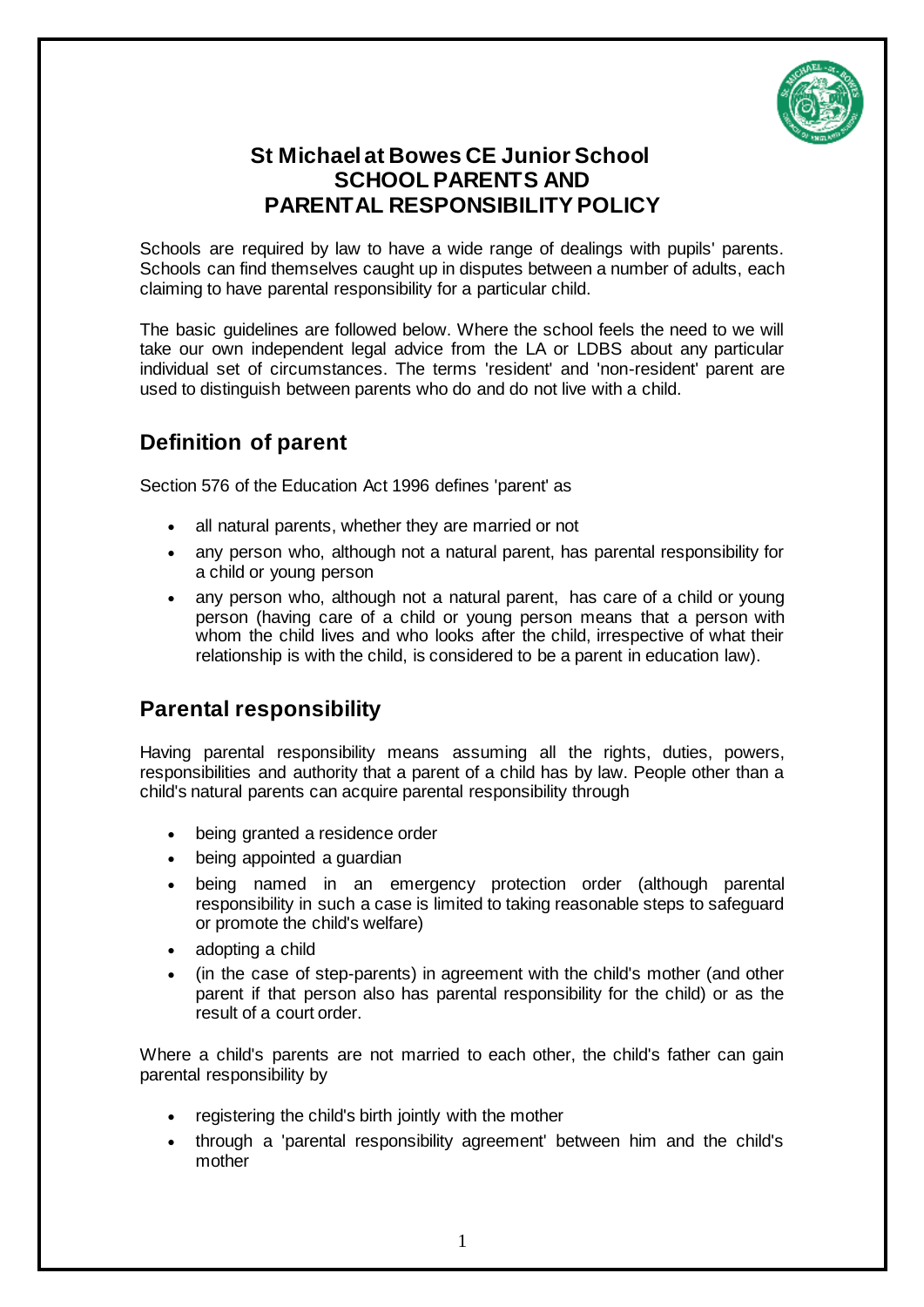• as the result of a court order.

In addition, a local authority can acquire parental responsibility if it is named in the care order for a child

#### **Court orders and parental responsibility**

Court orders under section 8 of the Children Act 1989 (often called section 8 orders) settle areas of dispute about a child's care or upbringing, and can limit an individual's parental responsibility.

#### **General principles for schools**

Everyone who is a parent, as defined above (whether they are a resident or nonresident parent) has a right to participate in decisions about a child's education and receive information about the child (even though, for day-to-day purposes, the school's main contact is likely to be a parent with whom the child lives on school days).

ST Michael at Bowes and the LDBS/LA staff will treat all parents equally, unless there is a court order limiting an individual's exercise of parental responsibility. Individuals who have parental responsibility for, or care of, a child have the same rights as natural parents, for example

- to receive information, e.g. pupil reports
- to participate in activities, e.g. vote in elections for parent governors
- to be asked to give consent, e.g. to the child taking part in school trips
- to be informed about meetings involving the child, e.g. a governors' meeting on the child's exclusion.

Where a parent's action, or proposed action, conflicts with the school's ability to act in the child's best interests, the school will try to resolve the problem with that parent but avoid becoming involved in conflict.

#### **Administration**

Headteachers will:

- ask parents or guardians for the names and addresses of all parents when they register a pupil
- ensure that names and addresses of all parents, where known, are included in the admission register and also in pupil records and are available to the pupil's teachers
- ensure that names and addresses of all parents are forwarded to any school to which the pupil moves
- ensure that details of court orders are noted in a pupil's record
- where the address of a non-resident parent is unknown, tell the resident parent that the non-resident parent is entitled to be involved in their child's education and ask that information is passed on to them.